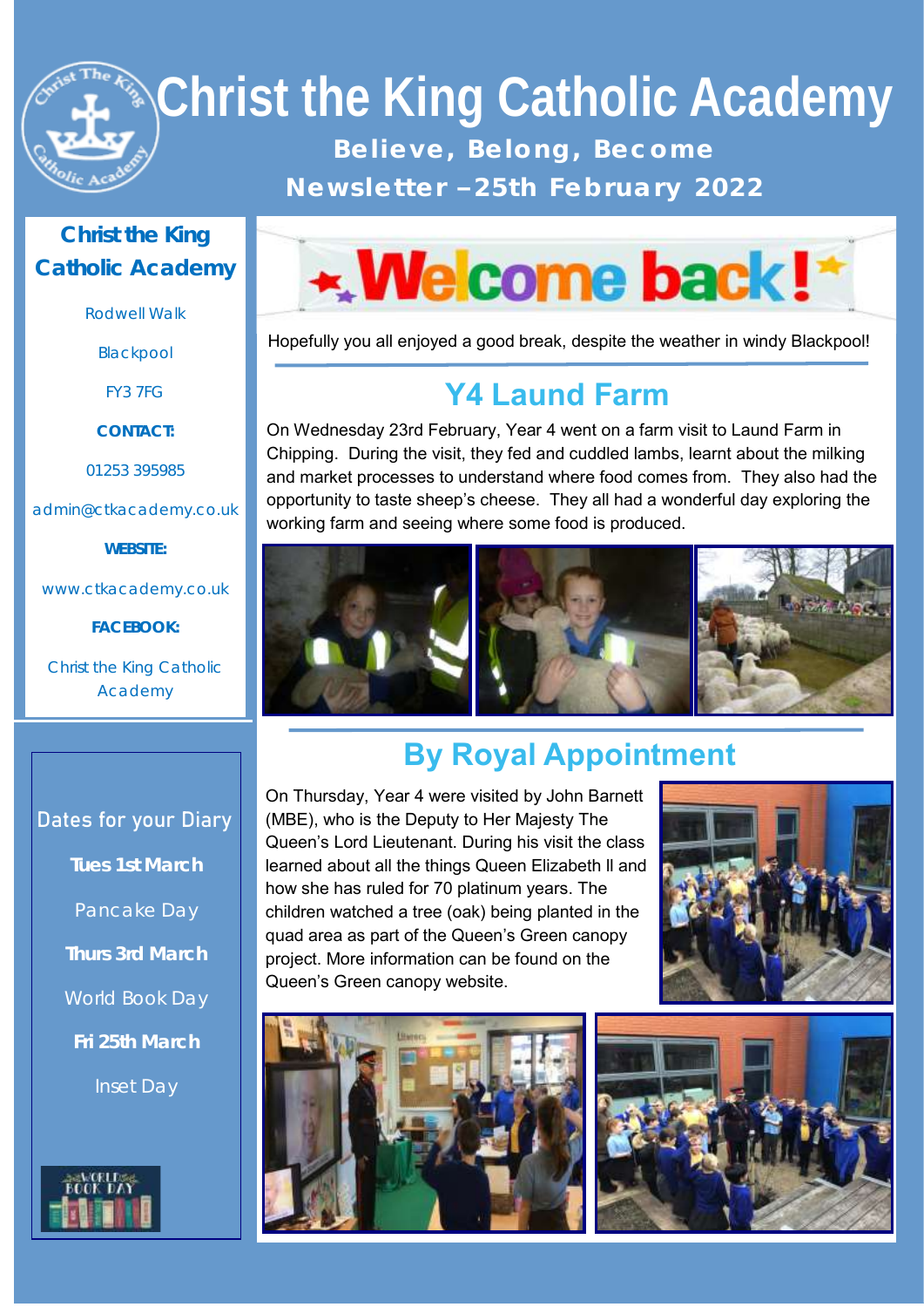# **Christ the King Catholic Academy**  Believe, Belong, Become **N e w s l e t t e r – 2 5 t h F e b r u a r y 2 0 2 2**







What a wonderful evening staff, parents and pupils (former and current) enjoyed on Tuesday 22nd February 2022. Bishop Paul Swarbrick led the congregation in a special ceremony of confirmation. Children had worked hard over many months preparing themselves for this sacrament. Part of this preparation involved writing letters of thanks to the clergy and catechists for the part they had played in their journey of faith. Here are a few images capturing the special moments of the night. Congratulations to Nikodem, Marcus, Lilah, Zoe and Ruby.











#### **Activity Clubs**

We are now full on Boogie Bounce, (waiting list available). We still have some places for Games (dodgeball, table tennis and others) which is held on a Thursday and it is for Years 3, 4, and 5. Archery which is held on a Monday for Years 4, 5, and 6. If your child is interested in either of these clubs please collect a letter from the office. These clubs will run

until Easter and cost £5, payable on ParentPay.

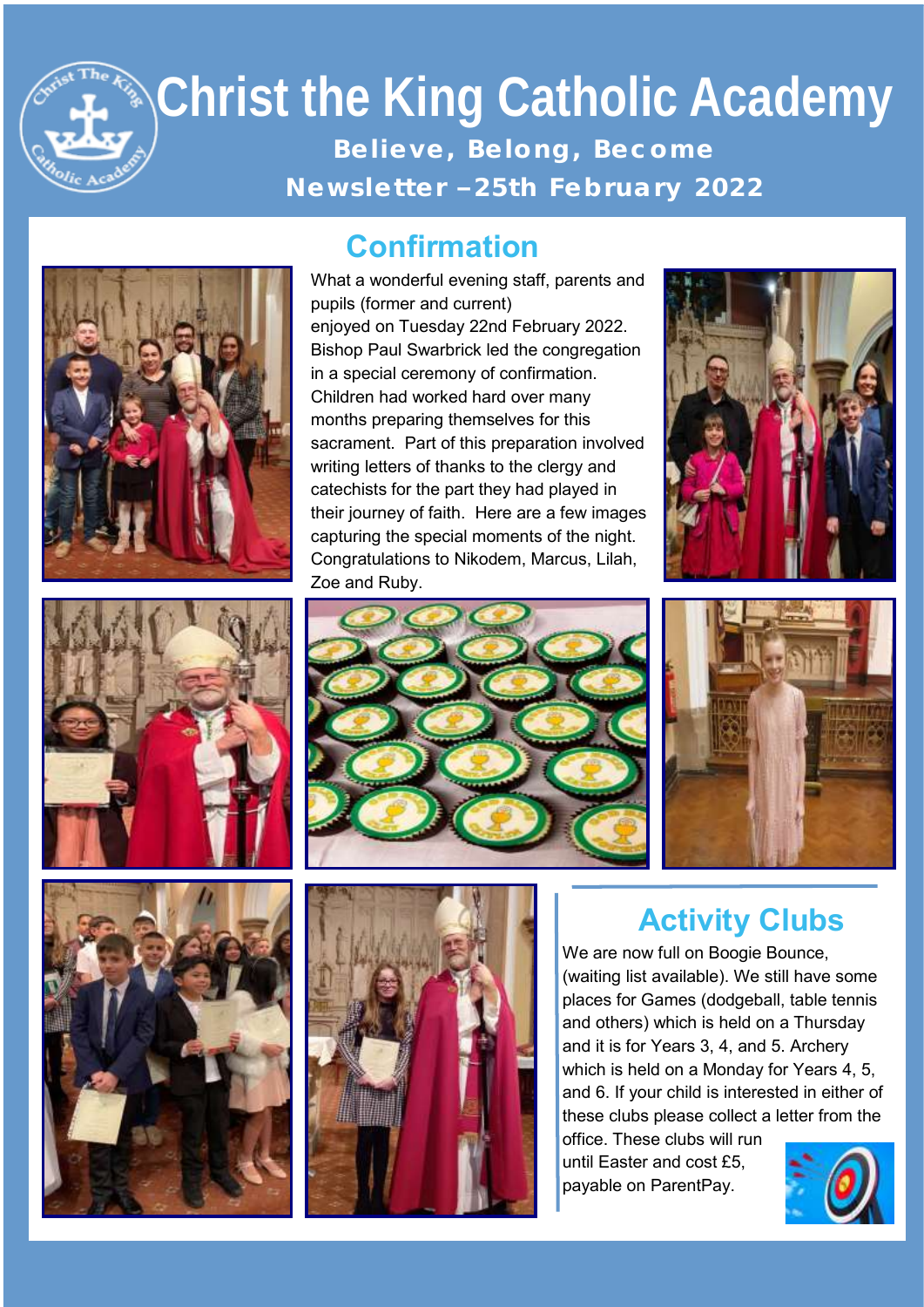## **Christ the King Catholic Academy Christ the King Catholic Academy**  Believe, Belong, Become **N e w s l e t t e r – 2 5 t h F e b r u a r y 2 0 2 2**

### **Wonderful Wednesday**

Our Welfare this week have been impressed with Aiden N, Bobby-Joe L, Julia M, Kai T-M, Freddie H and Adam S. We also have a well done lunchtime award for Arc Jethro H from Mrs Boylan for his impeccable manner.

### **Governing Body**

This week we say hello to another one of our Governing Bodies. Hello, I'm Liz Cunningham and have recently had the privilege and the honour to be appointed Foundation Governor for Christ the King and St Cuthbert's academies. I have 2 grand daughters currently attending St Cuthbert's, Aurelia-May in year 4 and Lucia-Renee in reception. I have an extensive managerial career within the civil service and hope to utilise my transferable skills to benefit and support children and families within our local communities. Thank you.

#### **Nursery News**

Our children have been happy to be back with their peers this week. We have shared some lovely thoughts in liturgy about how we can fill each others hearts. Our story over the next few weeks is Jack and the beanstalk, the children enjoyed finding out how a beanstalk grows and planting their own. We are looking forward to seeing what happens to our beans as they sprout and grow.







#### **Well Done Year 5**

#### Father Stephen has written to Mrs Smith.

Can I just also say how impressed I was when I went into the Year 5 class on Tuesday to talk about the Sacrament of the Sick, the class showed great maturity and asked some very good and searching questions with regard the sacrament, and also the concepts of heaven/hell and purgatory. I was very impressed with their participation which Miss Smith and Mrs Kennerley are doing with the children, they should be rightly proud. God bless, Stephen

#### **Pancake Day**

On Tuesday 1st March Aspens will be serving pancakes with a choice of ice cream or syrup on them. If your child doesn't like pancakes, the usual pudding options will still be available.